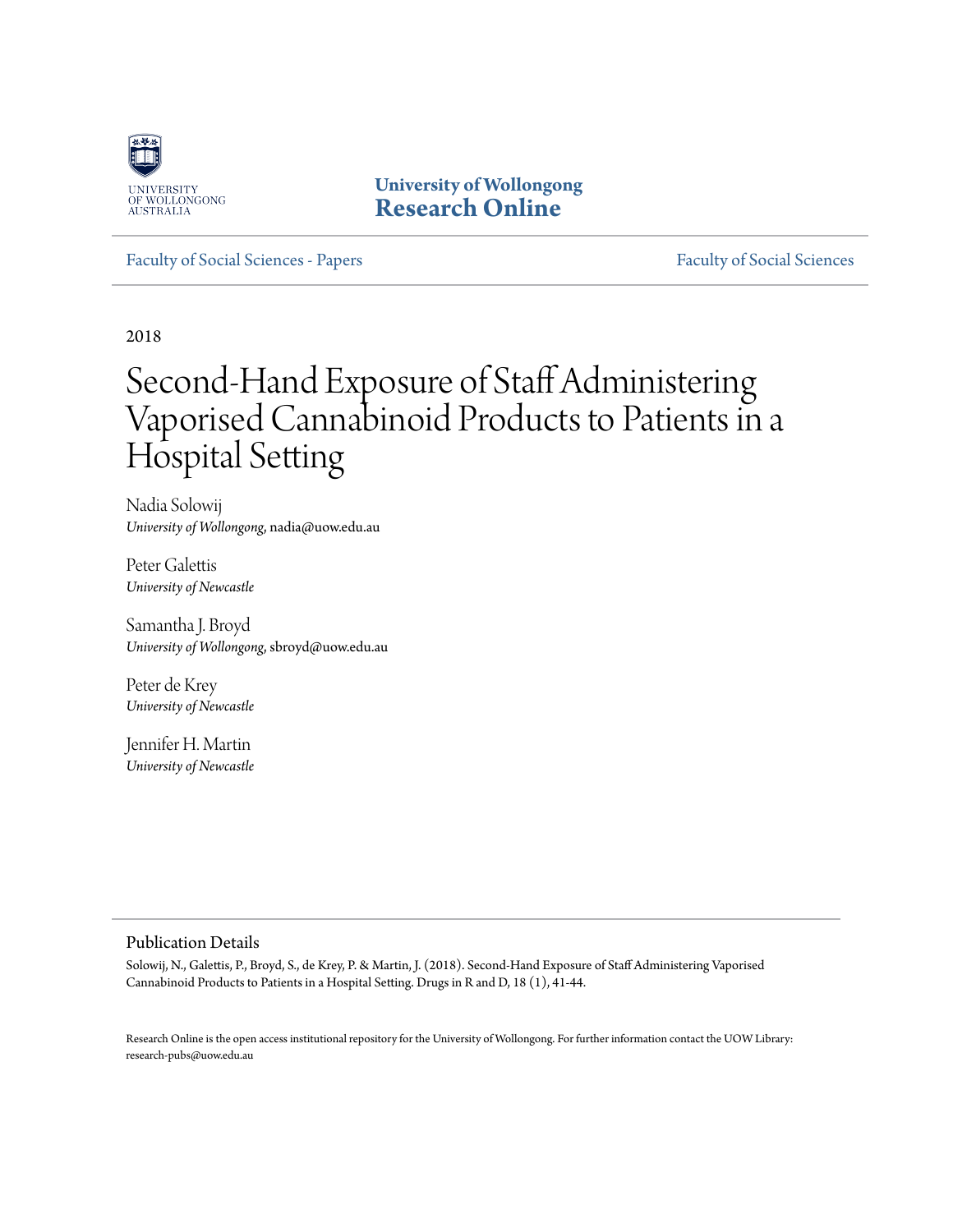# Second-Hand Exposure of Staff Administering Vaporised Cannabinoid Products to Patients in a Hospital Setting

# **Abstract**

Background In many health settings, administration of medicinal cannabis poses significant implementation barriers including drug storage and safety for administering staff and surrounding patients. Different modes of administration also provide different yet potentially significant issues. One route that has become of clinical interest owing to the rapid onset of action and patient control of the inhaled amount (via breath timing and depth) is that of vaporisation of cannabinoid products. Although requiring a registered therapeutic device for administration, this is a relatively safe method of intrapulmonary administration that may be particularly useful for patients with difficulty swallowing, and for those in whom higher concentrations of cannabinoids are needed quickly. A particular concern expressed to researchers undertaking clinical trials in the hospital is that other patients, nurses, and clinical or research staff may be exposed to second-hand vapours in the course of administering vaporised products to patients. Objective The objective of this study was to take samples from two research staff involved in administering vaporised D9-tetrahydrocannabinol to participants in a clinical trial, to examine and quantitate cannabinoid presence. Methods Blood samples from two research staff were taken during the exposure period for three participants (cannabis users) over the course of approximately 2.5 h and analysed using tandem mass spectrometry. Results Blood samples taken over a vaporised period revealed exposure below the limit of detection for D9-tetrahydrocannabinol and two metabolites, using tandem mass spectrometry analytical methods. Conclusions These results are reassuring for hospital and clinical trial practices with staff administering vaporised cannabinoid products, and helpful to ethics committees wishing to quantify risk.

# **Disciplines**

Education | Social and Behavioral Sciences

# **Publication Details**

Solowij, N., Galettis, P., Broyd, S., de Krey, P. & Martin, J. (2018). Second-Hand Exposure of Staff Administering Vaporised Cannabinoid Products to Patients in a Hospital Setting. Drugs in R and D, 18 (1), 41-44.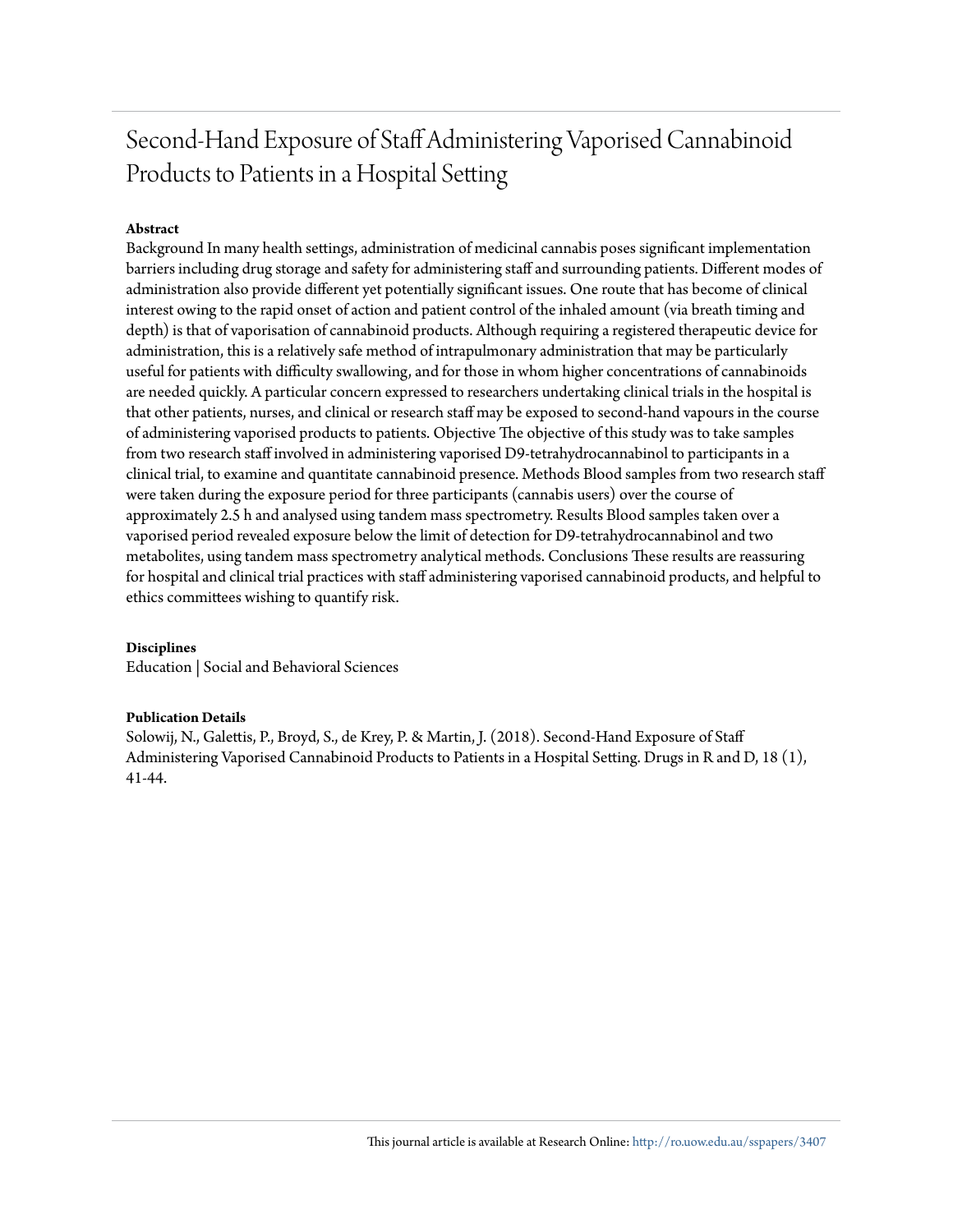Original Research: Short Communication

**Secondhand exposure of staff administering vaporised cannabinoid product to patients in a hospital setting**

Nadia Solowij<sup>1,2</sup>, Peter Galettis<sup>2,3</sup>, Samantha J Broyd<sup>1</sup>, Peter de Krey<sup>3</sup>, Jennifer H Martin<sup>2,3</sup>

<sup>1</sup> School of Psychology and Illawarra Health and Medical Research Institute, University of Wollongong, Wollongong NSW 2522 Australia

<sup>2</sup> The Australian Centre for Cannabinoid Clinical and Research Excellence (ACRE), New Lambton Heights NSW 2305, Australia

<sup>3</sup> Discipline of Clinical Pharmacology, School of Medicine and Public Health, University of Newcastle,

Callaghan NSW 2308, Australia

Running head: Secondhand exposure to vaporised  $\Delta^9$ -tetrahydrocannabinol

Corresponding author: Professor Nadia Solowij Email: [nadia@uow.edu.au](mailto:nadia@uow.edu.au) Tel. +61 2 4221 3732

ORCIDs: Nadia Solowij 0000-0002-5222-5637 Peter Galettis 0000-0002-6785-2529 Samantha Broyd 0000-0002-3440-6792 Peter de Krey - NA Jennifer Martin 0000-0002-8614-0199

Acknowledgments

The authors would like to thank Sarah Gallagher, Elke Macdonald and Gabrielle Puckett, for assistance with blood sampling, and Professor Dion Forstner, Professor Gary Liney and Robba Rai for access to facilities for the conduct of the study at the Cancer Therapy Centre, Liverpool Hospital facilitated by the Ingham Institute, NSW Australia.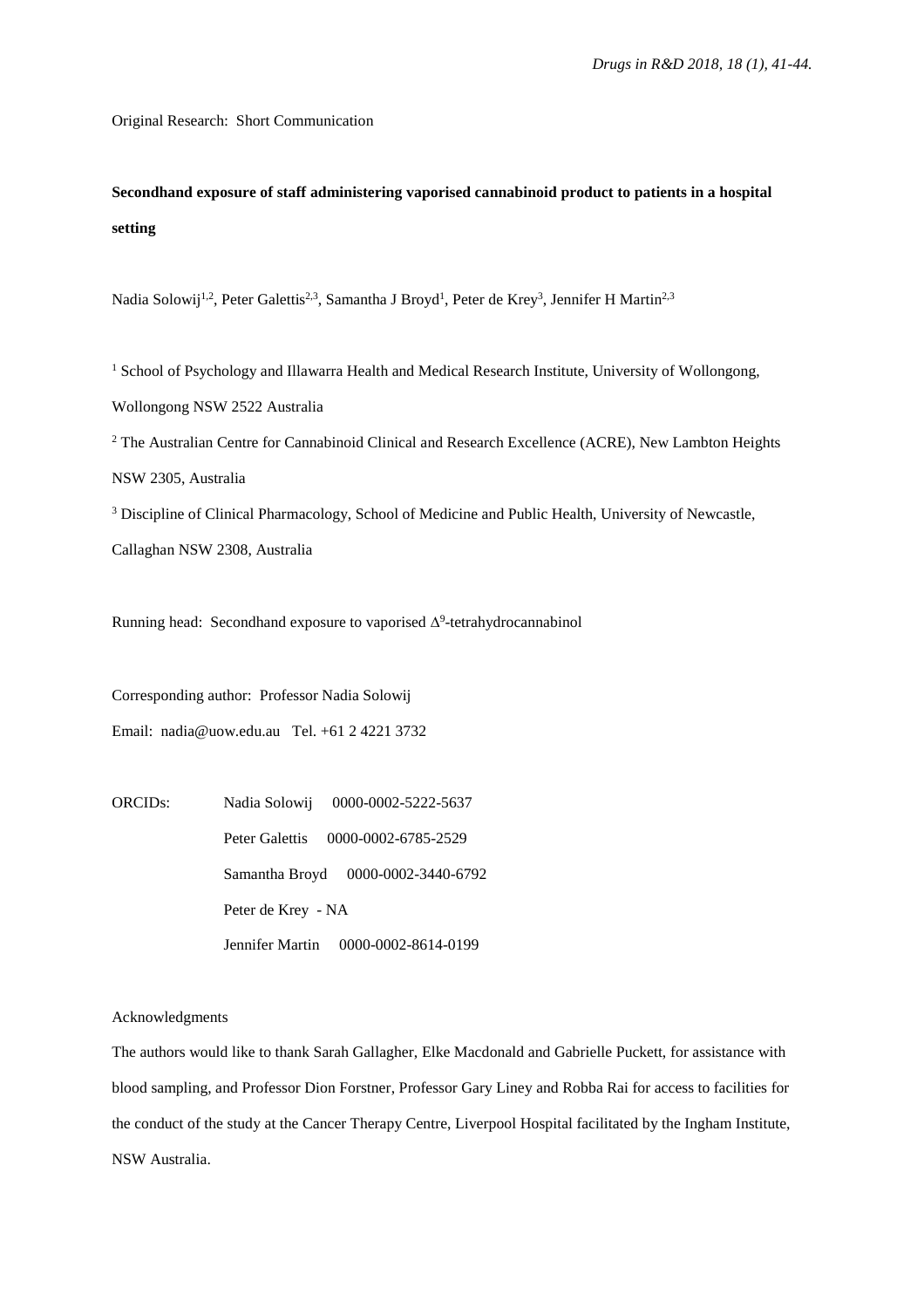#### **Abstract**

*Background* In many health settings, administration of medicinal cannabis use poses significant implementation barriers including drug storage and safety for administering staff and surrounding patients. Different modes of administration also provide different yet potentially significant issues. One route that has become of clinical interest due to rapid onset of action and patient control of inhaled amount (via breath timing and depth) is that of vaporisation of cannabinoid products. Although requiring a registered therapeutic device for administration, this is a relatively safe method of intrapulmonary administration which may be particularly useful for patients with difficulty swallowing, and for those in whom higher concentrations of cannabinoids are needed quickly. A particular concern expressed to researchers undertaking clinical trials in the hospital is that other patients, nurses, clinical or research staff may be exposed to secondhand vapours in the course of administering vaporised products to patients. We elected to take samples from two research staff involved in administering vaporised  $\Delta^9$ -tetrahydrocannabinol to participants in a clinical trial, to examine and quantitate cannabinoid presence.

*Methods* Blood samples from two research staff were taken during the exposure period for three participants (cannabis users) over the course of approximately 2.5 hours and analysed using tandem mass spectroscopy.

*Results* Blood samples taken over a vaporised period revealed exposure below the limit of detection for  $\Delta^9$ tetrahydrocannabinol and two metabolites, using tandem mass spectroscopy analytical methods.

*Conclusions* These results are reassuring for hospital and clinical trials practices with staff administering vaporised cannabinoid products, and helpful to ethics committees wishing to quantify risk.

**Key findings:** Staff administering vaporised cannabinoid products in a clinical setting do not appear to be at risk from secondhand exposure.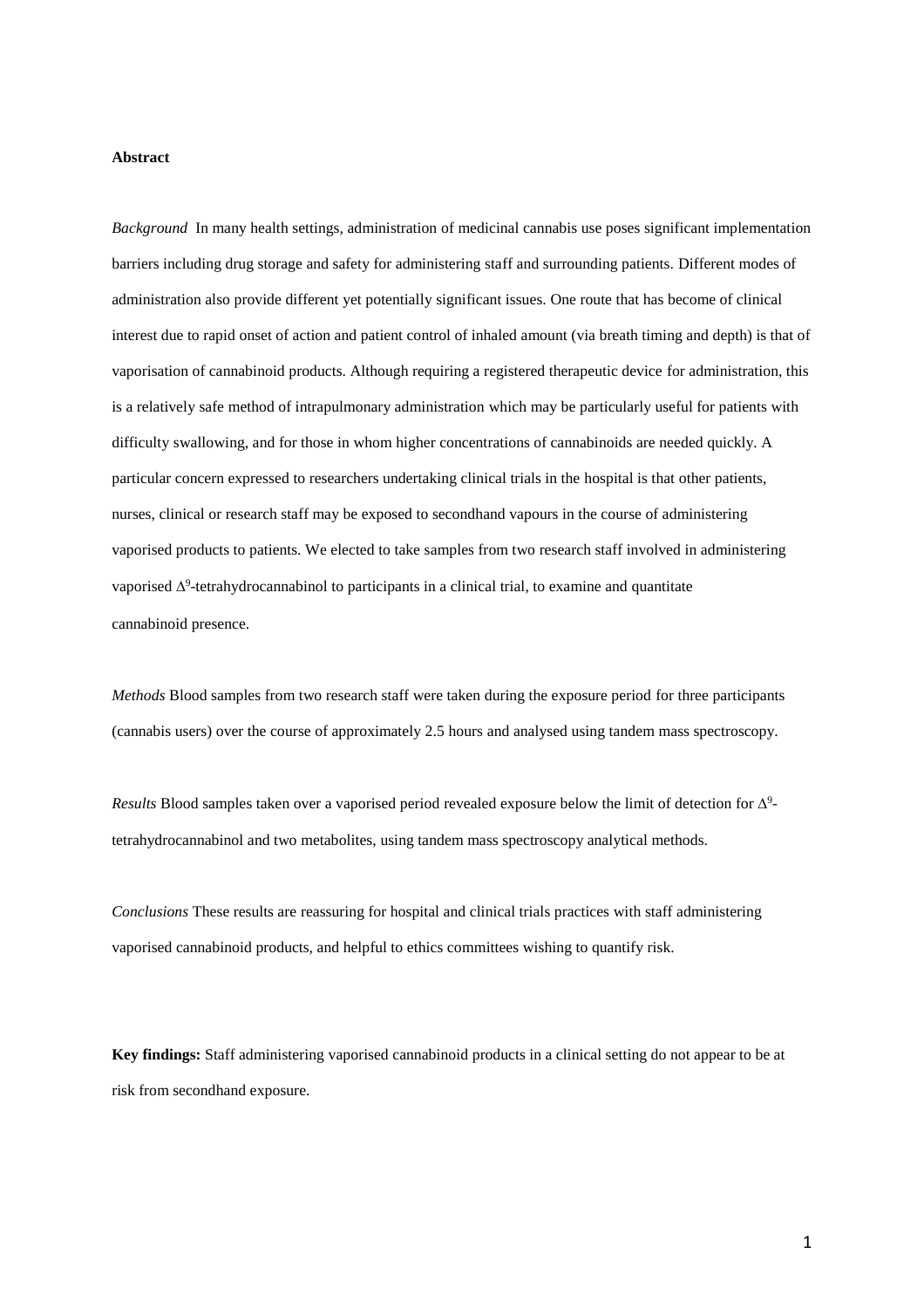#### **1 Introduction**

Medicinal cannabis use, whilst now legal in many jurisdictions, remains a topic of great controversy. For its consideration for use in mainstream medical treatment pathways as a 'therapeutic good', or in clinical trials in hospital settings, it is crucial to understand the acceptability and side effects of the route of administration for different products and dosing regimens. One route that has become of clinical interest is that of vaporisation of cannabinoid products. Although requiring a registered therapeutic device for administration, this is a relatively safe method of intrapulmonary administration that avoids risks associated with smoking and the formation of pyrolytic toxic compounds as it does not involve combustion [1]. It is also less likely to be associated with the cultural and societal assumptions linked with recreational cannabis use. The vaporisation route of administration may be particularly useful for patients with difficulty swallowing and for those in whom higher concentrations of cannabinoids are needed quickly. Peak plasma  $\Delta^9$ -tetrahydrocannabinol (THC) concentrations are reached within minutes of inhalation and have a rapid distribution phase [2-4].

The concern that other patients, nurses, clinical or research staff may be exposed to secondhand vapours in the course of administering vaporised products to patients may limit the uptake of this form of treatment. Similar concerns have been raised for other medications, such as potential antimicrobial resistance development from exposure to nebulised antibiotics [5]. Previous well-controlled studies have determined that secondhand exposure to cannabis smoke may produce positive blood and urine test results and minor drug effects in nonsmokers only under extreme conditions: non-smokers being in very close proximity to smokers using mediumhigh potency cannabis *ad libitum* in a small unventilated area for one hour and using sensitive urinary assays with low cutoff criteria [6,7]. Under extreme exposure conditions to inhaled cannabis smoke within a motor vehicle, no THC was detected in the oral fluid of those passively exposed [8], noting limitations with the interpretation of salivary cannabinoid assays in detecting time of use and overall exposure, reviewed in [9]. No studies have investigated systemic exposure from secondhand vaporised cannabinoid product use. We used opportunistic sampling from staff administering vaporised pure THC within a clinical trial in a hospital setting to examine the likely risk.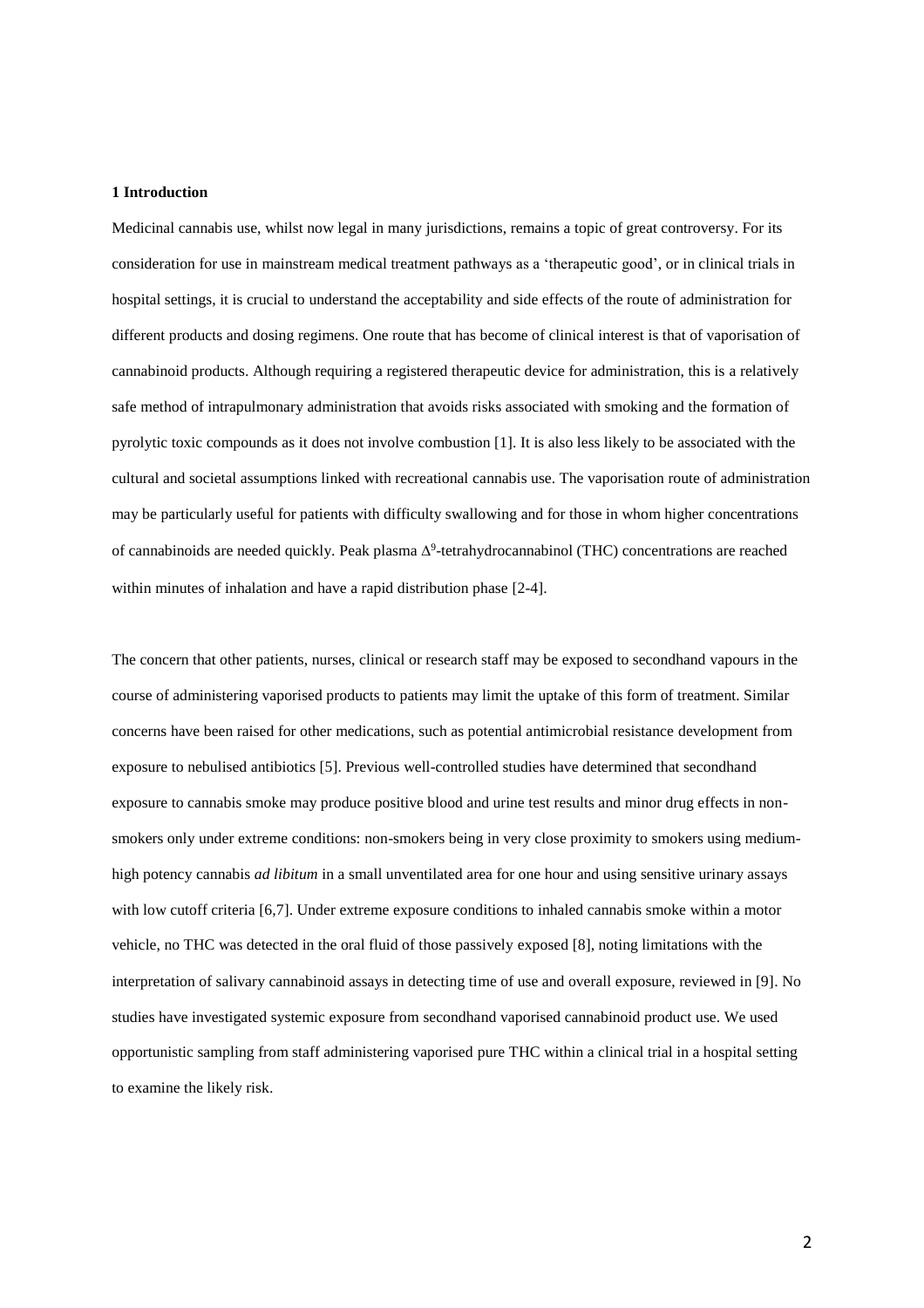#### **2 Methods**

In a clinical trial involving a vaporised ethanolic solution of 6mg THC [ISRCTN24109245] [10] using the Volcano® 'Digit' model vaporiser (Storz & Bickel GmbH & Co. Tuttlingen, Germany) set at 230°C, two female clinical research staff gave informed consent to contribute blood samples to ascertain their exposure. Vaporisation of THC into the balloon and administration of the balloon filled with vapours for inhalation by trial participants (cannabis users and nonusers) was conducted in a small standard clinical assessment room on a hospital ward, away from other patients and near to imaging facilities. The approximate size of the room was 3m x 2m. One of the staff (A) administered the balloon to the participant and remained approximately 1m away from the participant during inhalation and exhalation. The other staff member (B) was positioned inside the room but closer to the partially opened door, approximately 2m away from the participant. There was no specific ventilation in the room aside from a standard small air conditioning vent. Participants inhaled and exhaled on average 6-10 times to empty a balloon, and two balloons were administered. The first contained vaporised THC, the second placebo (ethanol flavoured air; see [10] for methodology) and participants took on average 9 minutes to complete inhalation of both balloons (~5-6 minutes for the THC balloon and 3-4 minutes for the placebo balloon). Four blood samples were collected from staff over the course of approximately 2.5 hours. The first was taken prior to any drug administration. The subsequent three were taken 5 minutes after each of three participants completed inhalation of the balloons, with participants spaced approximately one hour apart. Administration to the three participants occurred in the same room following the same procedures. As such, there was the possibility of cumulative exposure over the course of this approximate 2.5 hour period.

Staff gave 5 ml of blood, collected into EDTA tubes, which were covered with aluminium foil to prevent light exposure and kept on ice until the end of the day when they were centrifuged at 2000 x g for 10 min at 4<sup>o</sup>C and the plasma extracted. Plasma samples were stored frozen at  $-80^{\circ}$ C and subsequently defrosted for assay by tandem mass spectroscopy [11]. Plasma (50µl) samples were combined with 100µl of acetonitrile containing deuterated internal standards. Samples were then vortexed before been centrifuged at 15000xg for 5 mins. The supernatant was transferred into vials for measurement using liquid chromatography tandem mass spectrometry (LCMSMS). The instrument was composed of a Shimadzu Nexera2 UHPLC with an SCIEX 6500QTrap, a Kinetex Biphenyl column using a gradient of acetonitrile and 0.1% formic acid. The limit of quantitation was 0.5 ng/ml for each THC, and the metabolites 11-hydroxy- 9 -tetrahydrocannabinol (OH-THC) and 11-nor-9-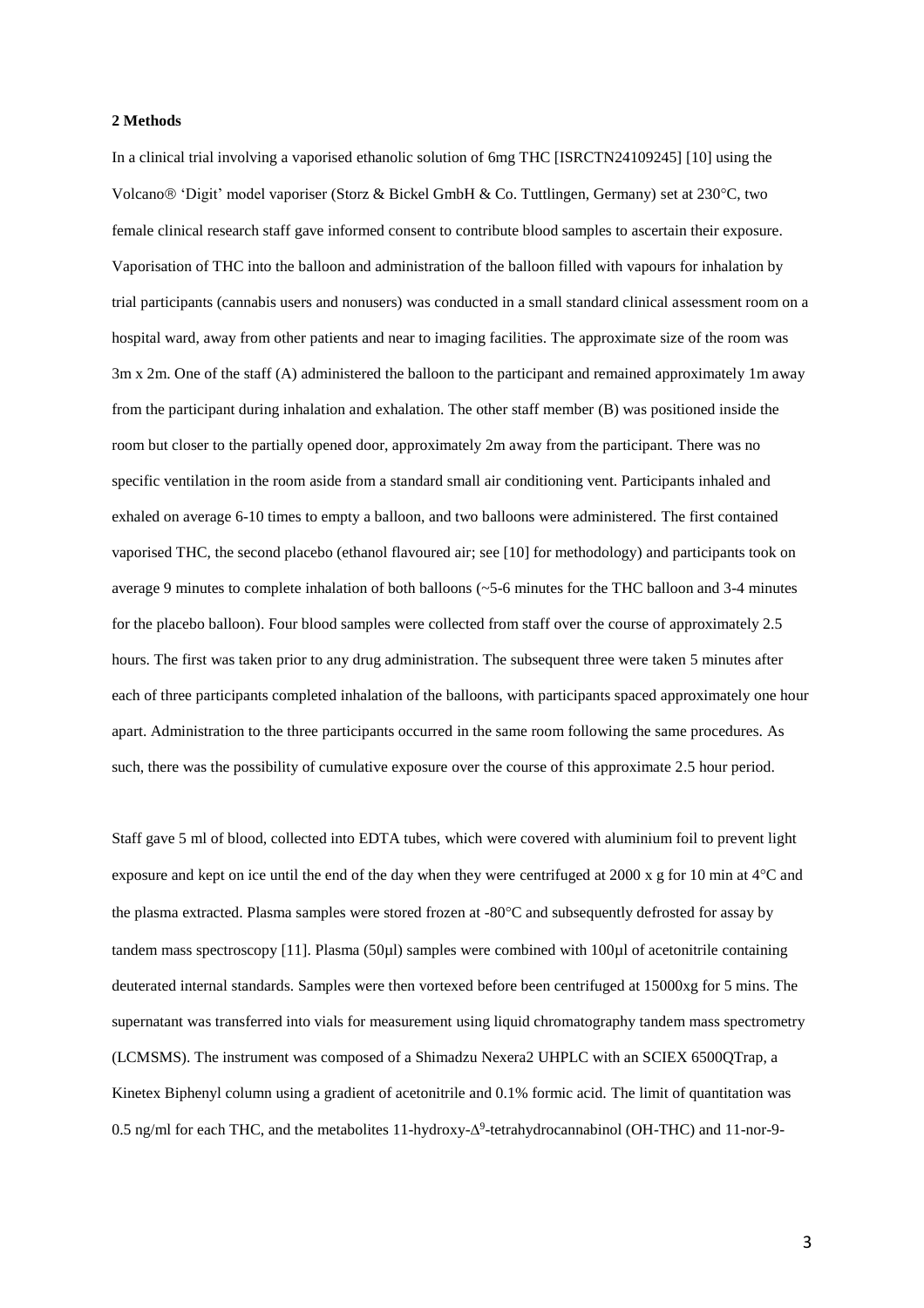carboxy- 9 -tetrahydrocannabinol (COOH-THC). The limit of detection (LOD) was 0.2 ng/ml for THC, 0.15 ng/ml for OH-THC and 0.25 ng/ml for COOH-THC.

One of the research staff (B) also performed a urinary drug test several hours after these procedures (ProScreenTM Dip Test; cutoff 50ng/ml). Both staff also performed salivary tests for THC (Oratect IIIB; cutoff 40ng/ml).

#### **3 Results**

No cannabinoids were detected in plasma from either staff member (A: BMI 20.1, or B: BMI 20.2) at baseline, nor, as shown in Table 1, at any of the three timepoints taken 5 minutes after completion of inhalation of THC vapours by each of three participants spaced one hour apart.

**Table 1 Results of LCMSMS analysis of THC and metabolites (ng/ml) in plasma from two staff (A and B) exposed three times to exhaled vapours over the course of a 2.5 hour period. Samples (1), (2) and (3) drawn 5 minutes after each of three participants spaced ~1 hour apart were exposed to vaporised THC.**

| <b>Sample</b> | <b>THC</b>    | <b>OH-THC</b> | <b>COOH-THC</b> |
|---------------|---------------|---------------|-----------------|
|               |               |               |                 |
| A(1)          | $\langle$ LOD | $\langle$ LOD | $<$ LOD         |
| A(2)          | $\langle$ LOD | $\langle$ LOD | $<$ LOD         |
| A(3)          | $\langle$ LOD | $\langle$ LOD | $\langle$ LOD   |
| B(1)          | $\langle$ LOD | $<$ LOD       | $\langle$ LOD   |
| B(2)          | $\langle$ LOD | $\langle$ LOD | $\langle$ LOD   |
| B(3)          | $\langle$ LOD | $\langle$ LOD | $\langle$ LOD   |

LCMSMS: liquid chromatography tandem mass spectrometry; THC:  $\Delta^9$ -tetrahydrocannabinol; OH-THC: 11hydroxy-∆<sup>9</sup>-tetrahydrocannabinol; COOH-THC: 11-nor-9-carboxy-∆<sup>9</sup>-tetrahydrocannabinol

The urinary drug test was negative for cannabinoids. The salivary THC tests were both negative.

That the experiment and assays were valid, is evidenced by the quantification of THC and metabolites in the plasma of two of the THC-exposed male research participants (X and Y) shown in Table 2 (blood was not successfully drawn from the third participant due to unviable veins). Plasma concentrations in Table 2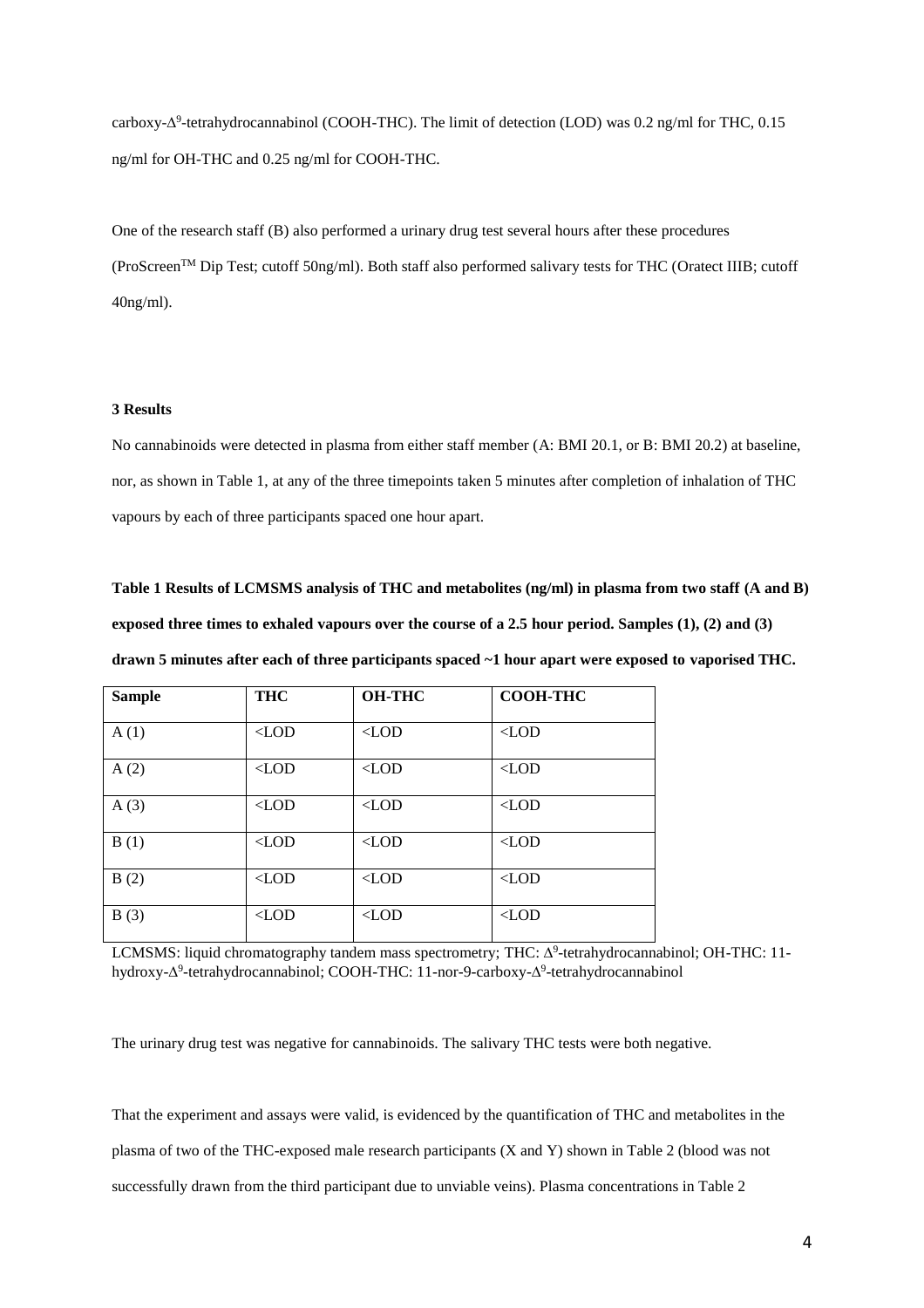correspond to baseline (pre-drug administration; 1), 5 minutes after inhalation of the two balloons (2), and 1 hour later (3). Participant Y was a heavy cannabis user, explaining cannabinoid concentrations present at baseline.

**Table 2 Results of LCMSMS analysis of THC and metabolites (ng/ml) in plasma from two cannabis users (X and Y) exposed to vaporised THC. Samples drawn prior to THC administration (1); 5 minutes after THC administration (2); and one hour later (3).**

| <b>Sample</b> | <b>THC</b>    | <b>OH-THC</b> | <b>COOH-THC</b> |
|---------------|---------------|---------------|-----------------|
| X(1)          | $\langle$ LOD | $\langle$ LOD | $\langle$ LOD   |
| X(2)          | 183.4         | 1.6           | $<$ LOD         |
| X(3)          | 15.2          | 1.0           | 4.9             |
| Y(1)          | 12.9          | 3.4           | 75.6            |
| Y(2)          | 223.5         | 4.5           | 66.1            |
| Y(3)          | 28.9          | 6.3           | 68.3            |

LCMSMS: liquid chromatography tandem mass spectrometry; THC:  $\Delta^9$ -tetrahydrocannabinol; OH-THC: 11hydroxy-Δ<sup>9</sup>-tetrahydrocannabinol; COOH-THC: 11-nor-9-carboxy-Δ<sup>9</sup>-tetrahydrocannabinol

### **4 Conclusions**

These results suggest that there is little risk of secondhand exposure to clinical or research staff from administering vaporised THC within a clinical setting. Previous research has suggested that 35% of THC vapours inhaled are exhaled directly after inhalation [1] and we previously showed that 80% of the THC loaded into the vaporiser is delivered into the balloon [10]. Overall, this efficiency of delivery method is comparable to that achieved through a smoking route of cannabis administration [1]. These conditions and the conditions within which this small study was performed emulate administration of medicinal cannabis on a hospital ward, without the smoke, and optimised the opportunity to detect cannabinoids in the biological fluids of staff, yet none were detected. Together with the fact that newer vaporisers e.g. MiniVap (Hermes Medical Engineering) have less 'gas escape' than the one used in this study, these outcomes should reassure researchers of the safety for staff in administering medicinal cannabis to patients in this setting. Nevertheless, the THC dose utilised in this study was relatively low (6mg), and while higher doses are also not expected to result in detectable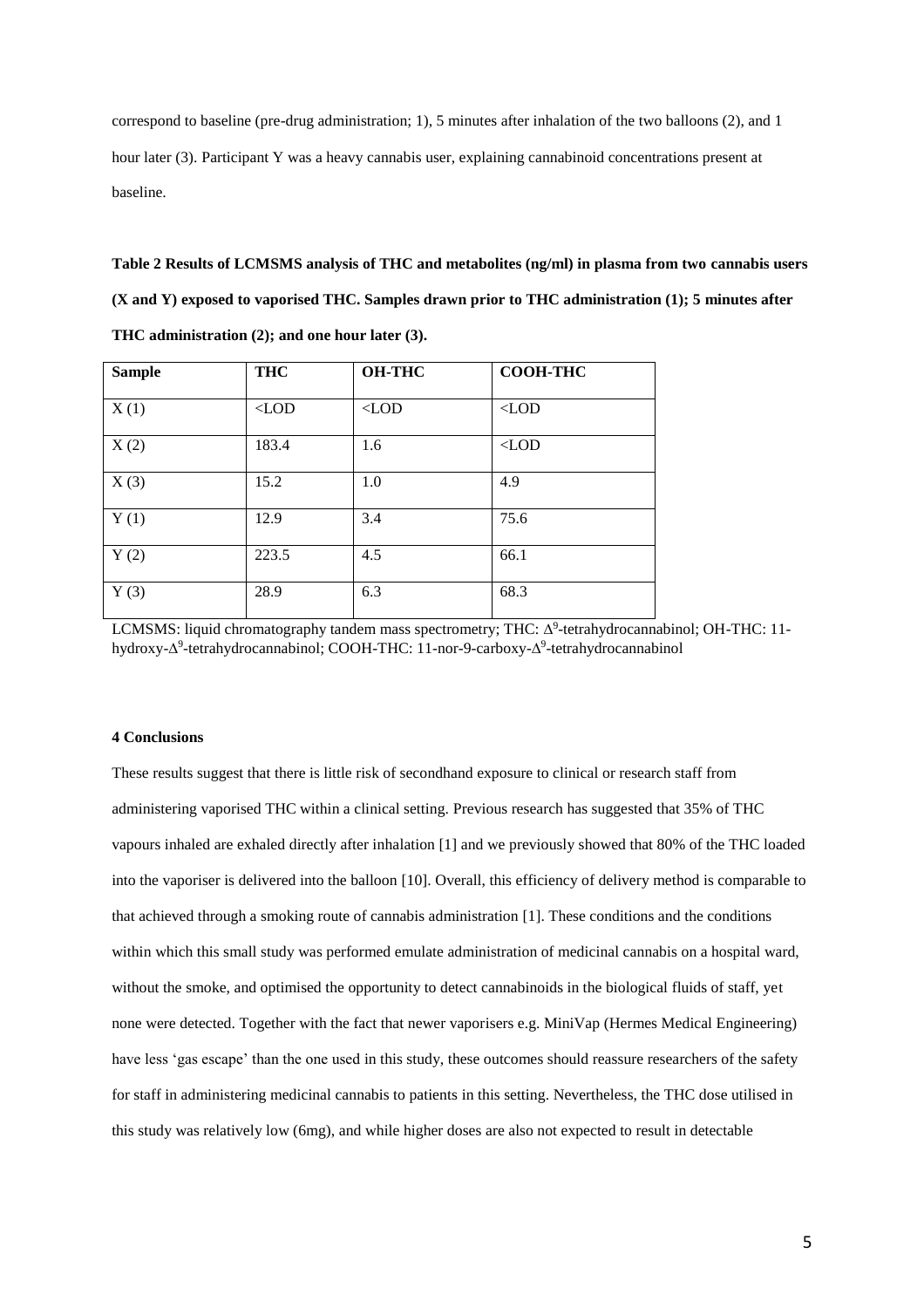cannabinoids in clinical staff exposed under these conditions, replication of these findings with a larger sample size, more timepoints, alternate vaporisers, and with vaporisation of cannabis plant matter is warranted.

#### **Compliance with Ethical Standards**

Funding: The original study that enabled the analyses reported here was funded by the National Health and Medical Research Council of Australia (APP1007593). NS was supported by an Australian Research Council Future Fellowship (FT1101007752).

Conflicts of interest: All authors declare that they have no conflict of interest.

Ethical approval: All procedures performed involving human participants were in accordance with the ethical standards of the institutional research committees and with the 1964 Helsinki declaration and its later amendments or comparable ethical standards.

Informed consent: Informed consent was obtained from all individual participants included in the study.

#### **References**

1. Hazekamp A, Ruhaak R, Zuurman L, van Gerven J, Verpoorte R. Evaluation of a vaporizing device (Volcano®) for the pulmonary delivery of tetrahydrocannabinol. J Pharm Sci. 2006; 95:1308–17.

2. Abrams DI, Vizoso HP, Shade SB, Jay C, Kelly ME, Benowitz NL. Vaporization as a smokeless cannabis delivery system: A pilot study. Clin Pharmacol Therap. 2007; 82:572–8.

3. Zuurman L, Roy C, Schoemaker RC, Hazekamp A, den Hartigh J, Bender JCME, et al. Effect of intrapulmonary tetrahydrocannabinol administration in humans. J Psychopharmacol. 2008; 22:707–16.

4. Hartman R, Brown T, Milavetz G, Spurgin A, Gorelick D, Gaffney G, et al. Controlled cannabis vaporizer administration: Blood and plasma cannabinoids with and without alcohol. Clin Chem. 2015; 61:850–69.